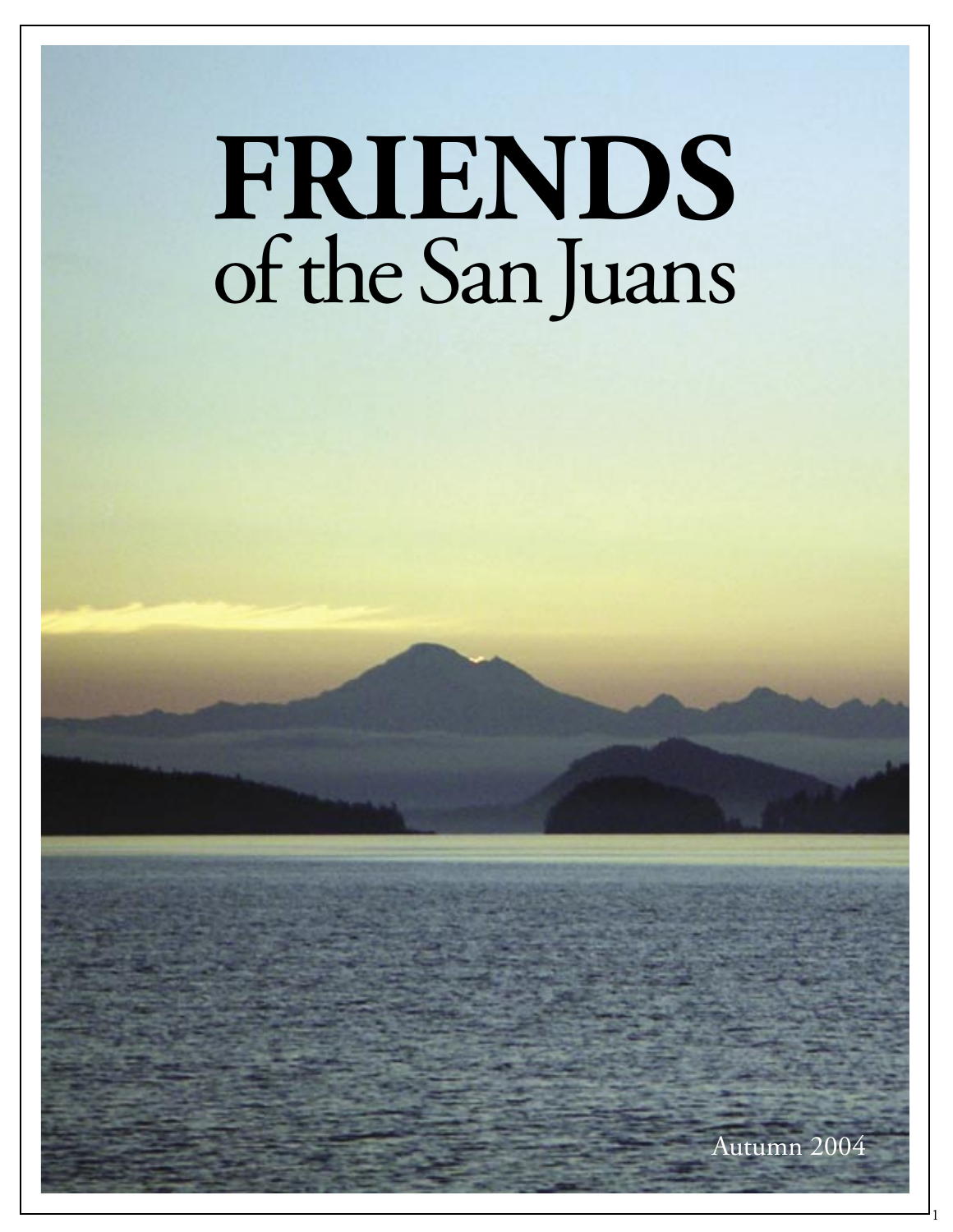### The FRIENDS of the San Juans is working to...

#### GOAL 1 Retain Rural Character

Many of us are here because of the rolling landscapes, small towns and hamlets, active farms and farmers' markets, uncrowded roads, and the independent quality of the people who live and work here. We want this to continue.





#### GOAL 2 Foster a Stewardship Ethic

Our county in the sea is a unique, diverse archipelago. Preserving it requires a team effort. FRIENDS conducts educational programs and projects, from data collection to beach cleanups, which rely on our members and volunteers.

#### GOAL 3 Promote Livable Communities

Managing growth is a long-term task. FRIENDS publications and seminars on green construction, clustering techniques, septic systems, county-wide shared values, and sustainability provide ideas for both residents and businesses.





#### GOAL 4 Protect our Marine Resources

Good land-use and marine management practices are based on solid data and scientific research. FRIENDS is leading the way by sponsoring Nearshore Research, Salmon Restoration, Water Resource Studies, and Orca Protection.

#### GOAL 5 Hold Government Accountable

Our county government is the gatekeeper to the future of the San Juans. It is a deciding factor in what these islands will be 10, 20...50 years from now. Since 1979 FRIENDS has been urging and ensuring compliance with our local, state, and federal laws.





#### GOAL 6 Encourage Economic Diversity

The county's natural environment is increasingly the basis for the local economy. FRIENDS seeks thoughtful business development that supports year-round, family-wage jobs and a population mix of young people, professionals, retired people, artists, and craftspeople.

Join with us today. Every member counts.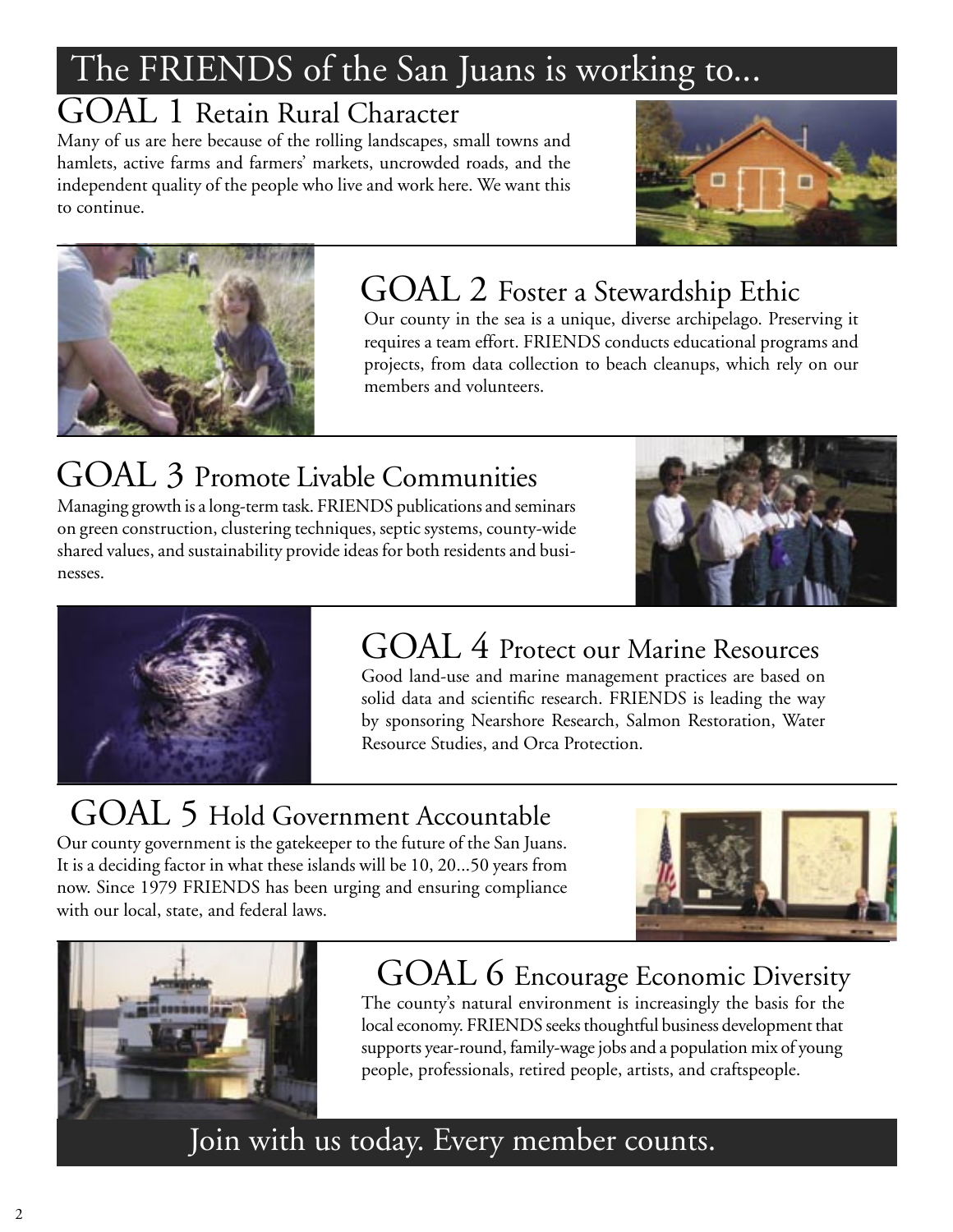#### **FRIENDS**

#### **BOARD OF DIRECTORS**

Lynn Bahrych - Shaw Steve Brandt - San Juan Paul Carroll - Lopez Jon Christoffersen - Shaw Roger Collier - Orcas Irmgard Conley - Orcas Fred Croydon - Orcas Fred Ellis - Shaw Bill Engle - San Juan Maile Johnson - Orcas John Marx - San Juan Patti Pirnack-Hamilton - Orcas David Sarver - Orcas Farouk Seif - Orcas

FRIENDS Newsletter is published four times per year. **EDITOR** Steve Brandt

**STAFF EXECUTIVE DIRECTOR** Stephanie Buffum Field (stephanie@sanjuans.org) **ENVIRONMENTAL PROGRAMS MANAGER** Tina Whitman (tina@sanjuans.org) **MEMBERSHIP AND DEVELOPMENT MANAGER** Shannon Davis (shannon@sanjuans.org) **OFFICE MANAGER** Jana Marks (jana@sanjuans.org)

360-378-2319

www.sanjuans.org

Cover Photos by Steve Brandt Graphic Design by Tif & Gif Creative Printing by Harbor Press Cartoon: Courtesy Gary Larson

## *Executive Directors Report*

 With the help of over 400 members, FRIENDS celebrated 25 years of protecting the land, sea and livability of the San Juan Islands this spring and summer. The vision of founding board members like Michael Krieger, Gene Knapp, Linda Campbell,



Robbie Lawson and others has served as an inspiration for new and longtime members alike. Over the past 25 years our unique and successful combination of science, policy, strategic litigation, and coalition building have created environmental solutions that are lasting, efficient, and fair for the natural heritage here in the San Juans.

 This summer we completed an ambitious Forage Fish Assessment that identified spawning sites for surf smelt, sandlance and herring in the 412 miles of shoreline within our county. Our completion of the San Juan County Eelgrass Survey this summer was also a landmark in conservation and habitat mapping. In this issue, Forage Fish and Eelgrass (Part II)— from Science to Stewardship, explores the linkages between our local beaches, whales, salmon, lingcod, crab, birds, and forage fish. Our assessments are serving as statewide models for

community-based research and land use planning. Also featured in this newsletter are articles on water resources, a home rule charter, economic development, and the intertribal Canoe Journey.

As always, FRIENDS is

being called on to assist in a variety of issues. To ensure that we have the resources in place to continue to answer these calls, we depend on the generous support from members like you. One way that you can help is by making a special donation to the  $25<sup>th</sup>$  Anniversary Legacy Fund. The first \$25,000 contributed during our 25<sup>th</sup> Anniversary Legacy Fund Drive will be matched dollar for dollar by the Russell Family Foundation.

 Through the tireless efforts of many volunteers and our members who love these islands, FRIENDS of the San Juans has become the local leader in preserving them. We couldn't have accomplished so much in 25 years without your enthusiastic and enduring support.

> Thank you, *Stephanie Buffum Field*

#### CONTENTS —AUTUMN EDITION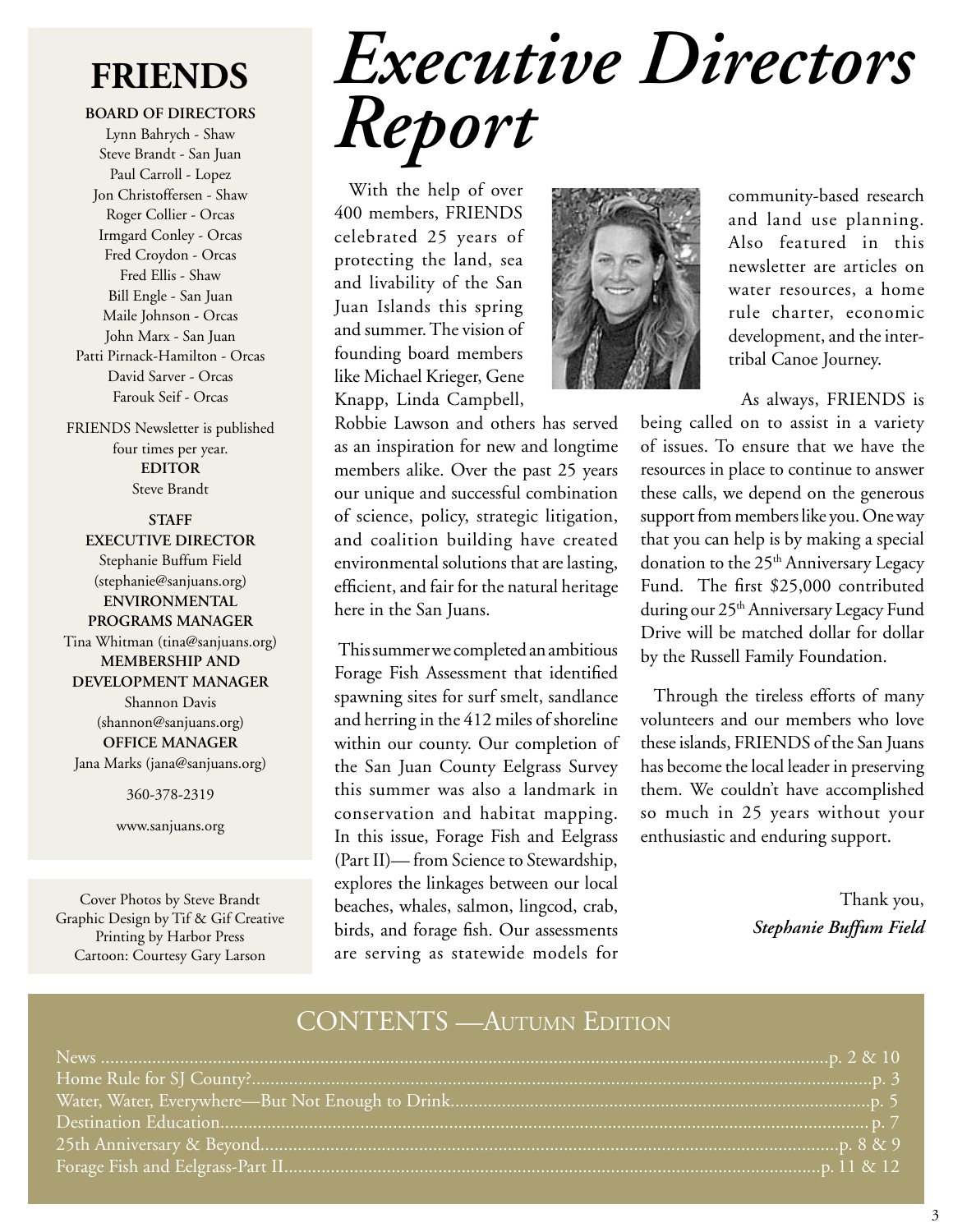

#### **Partners in Wetland Conservation**

 FRIENDS of the San Juans is working with Ducks Unlimited, The San Juan Preservation Trust, and the San Juan County Land Bank on a multi-million dollar funding proposal that will be used to restore the natural hydrology to a selection of sites in the San Juans. Doing so will benefit a diverse assemblage of wetland-associated migratory birds and other wildlife that call San Juan County home during the year.

#### **Feds Consider Protection for Imperiled Cherry Point Herring**

#### *Scientists initiate status review in response to citizen petition.*

 National Marine Fisheries Service announced August 5, it will conduct a status review to determine if Cherry Point herring deserve federal protection under the Endangered Species Act. The announcement comes after an 8-month review initiated when FRIENDS and a coalition of conservation groups filed a petition requesting federal protection for the herring that spawn along the open shoreline north of Bellingham.

 Federal protection and restoration of Cherry Point herring will benefit everything from salmon and orcas which pass through our waters to eelgrass upon which herring spawn. These herring are distinct from other Pacific herring in many respects. Their unique spawning location and timing have reproductively isolated Cherry Point herring from other Puget Sound herring, and recent studies indicate that Cherry Point herring are the most genetically divergent herring population in Washington.

 "This a first step toward recovery of Cherry Point herring," says Dave Werntz, Science Director with the Northwest Ecosystem Alliance. "Federal fisheries biologists agree that Cherry Point herring may be heading toward extinction and deserve help."

 The Cherry Point herring were once Washington State's largest herring population. Over the last three decades, the population has plummeted by 90 percent and they are not

rebounding. Cherry Point herring face numerous threats from industrial development along their spawning grounds. Already, two major oil refineries and an aluminum smelter near Cherry Point have directly impacted herring spawning grounds through dock construction and operation, outfall discharge, vessel traffic, and disease and foreign species introduced from ship ballast water. Accidental spills of oil and other poisons also pose a considerable threat to the unique herring.

 Groups and individuals submitting the petition were: Friends of the San Juans, Northwest Ecosystem Alliance, Center for Biological Diversity, Ocean Advocates, Public Employees for Environmental Responsibility, People For Puget Sound, and Sam Wright.

#### **Educators Day ~ Nearshore Workshop**

 On Saturday Oct. 23, 2004, K-12 educators from throughout San Juan County will have an opportunity to receive free nearshore education materials for use in and out of the classroom. Contact FRIENDS of the San Juans Environmental Programs Manager, Tina Whitman, to RSVP for this training in Friday Harbor. 360-378-2319.

#### **Negotiations Continue on New Detached Guesthouse Construction**

 At press time FRIENDS and the Board of County Commissioners are still exploring possible settlement. In a meeting in late July in Friday Harbor, FRIENDS testified to the State Legislative Committee on Housing that FRIENDS supports the construction of new, detached guest houses that meet specific rules and restrictions. FRIENDS believes that new guest houses should be included in overall density calculations to ensure that emergency medical, water, roads, and other infrastructure is adequately planned.

 Please encourage Commissioners Nielsen, Miller, and Evans, and Prosecuting Attorney, Randy Gaylord, to seek a reasonable, local solution to the guest house controversy. Such a solution should not compromise our unique shorelines, rural areas, or general quality of life.

*—More News on Page 10*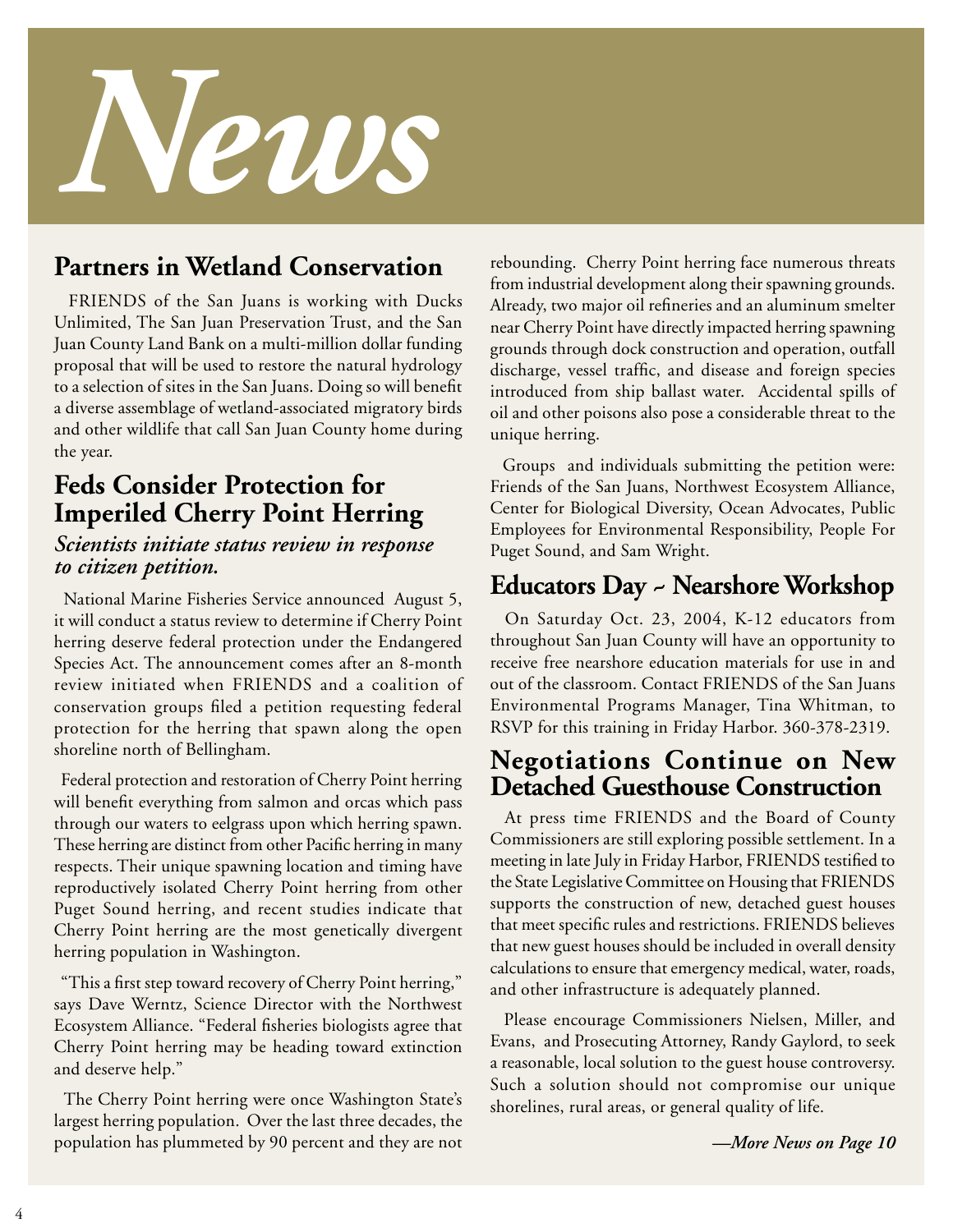## *Editorial* **"Home Rule" for SJ County?** *Opportunity Knocks for 3rd Time*

 On June 15 the SJ County Board of Commissioners passed a resolution calling for a special election to choose freeholders to draft a home rule charter for San Juan County. Freeholder is an ancient, British word found in the state constitution. In practice, it means citizen. On November 2 this year voters will elect 21 citizens to draft a charter that will be presented to voters, probably in mid-2005. If voters accept the charter, San Juan will become the sixth county (of 39) in the state to adopt home rule.

 Voters here considered home rule twice before, in 1973 and in 1983. Both efforts failed, for different reasons. The present effort to shift to home rule is both historic and timely. The basic organization of county government has not changed in over a hundred years. Most other things have changed, however. Population: We are one of the fastest growing counties in Washington, and we have been for 20 years. Jobs: We once thrived on fishing, timber, agriculture. Now our economy is based on our environment, which attracts tourists, retirees, housing construction, adult education, and scientists who study our amazing waters and the wildlife. Government: The main job of the county was originally road construction and maintenance, plus a little record keeping for the state. Today government is the largest single employer (200) in the county and a primary force in many vital subjects—from land use and taxes to law enforcement, planning, and economic development.

#### **AT PRESENT...**

 We have a "commission" form of government. It features three full-time commissioners and six other elected officials (Assessor, Auditor, Clerk, Prosecuting Attorney, Sheriff, Treasurer) who operate semi-independently from the commissioners. The commissioners have wide, over-lapping, and often conflicting responsibilities. There is little separation of powers as the commissioners make laws, make judicial decisions on their own laws and regulations, and try to manage the complicated, day-to-day operations of the county across many islands. The problem isn't with the nine officials; it is with the inherited system and structure with which they must live. This commission form was established by the state in its Constitution in 1889 to suit conditions then. Society has changed; government has not.

#### **WHAT CAN WE HAVE?**

 In 1948 the state constitution was amended to allow any county's voters to adopt a "home rule" form of government. To do so, the citizens of a county must develop their own "charter" to replace the state's commission form. Five counties have adopted home rule charters, including King County (Seattle area) and nearby Whatcom County (Bellingham area). Voters in these five counties developed and approved local charters as an exercise in self-government, in the tradition of the drafters and 39 signers of the U.S. Constitution.

#### **CHARTER CONTENTS**

 The experiences of counties elsewhere indicate that voter-friendly charters tend to be short and simple. Many cover some—but often not all—of these subjects:

• Number of people (3, 4, 5, 6, 7) on the governing body and how they are elected; whether they are full-time or part-time; their compensation; and whether the positions are partisan or non-partisan.

• How day-to-day operations are managed. Some charter counties have an elected county executive; others have a county executive hired by the governing body to oversee normal, operating tasks.

• If, how, and when voters may create initiatives and referendums.

• Whether functional specialists such as assessor, auditor, clerk, etc. are elected or hired. The Prosecuting attorney and judges must be elected according to state law.

• How much money elected officials can borrow without voter approval.

• How and when the charter itself must be reviewed so government is kept up to date with voter's wishes.

• Steps for the transition from the existing form to the a charter form of county government, if approved.

 Because charters usually include voter initiatives, referendums, and reviews, changes to charters can be made any time. This is a major change from our existing situation in which county voters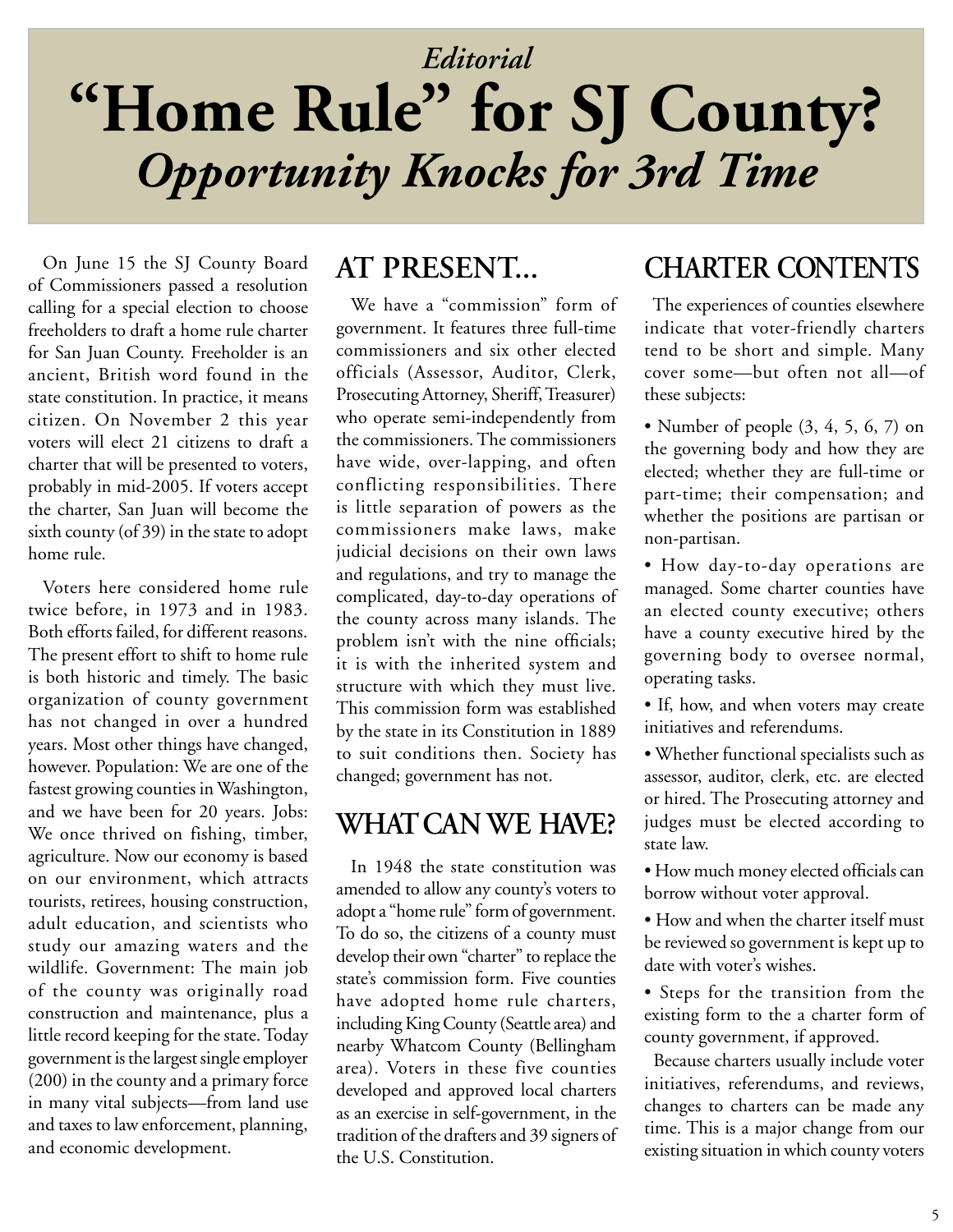have zero ability to change the statedictated, commission form in place. As Joe Elenbaas of Whatcom County put it when he spoke to the San Juan Commissioners in April: "Home rule is about freedom. Under home rule, you can shape your county government to fit your needs."

#### **UPCOMING VOTE**

 In November voters will elect twentyone islanders from the list of those who filed (self-nominated) for the office between August 23 and 27. State law requires that the 21 be proportional to the population of the county. Therefore, there will be:

-Ten elected in Commissioner District #1 (6,802 pop.). San Juan, Brown, Henry, Johns, Pearl, Stuart; - Seven from District #2 (4,575). Orcas, Waldron, Crane; and - Four from District #3 (2,581). Lopez, Shaw, Decatur, Blakely, Center.

 The candidates in each district who receive the most votes in that district will become the freeholders from that district. Candidates must have been residents for at least five years and be qualified to vote in SJC. Freeholders are not paid; and they are out of office once the draft is submitted to voters. Starting in December, the freeholders will hold open meetings across the county to seek public input. They will prepare a draft reflecting that input.

#### **WHY SELF-GOVERNMENT?**

 Observers of our local government believe the structure of our county is simply not up to the stress, strains, and pace of the times. The current form, inherited from the state, is the same form used even today in Spokane, Walla Walla, Kitsap—in 34 of the state's counties. But no other county has the characteristics, popularity, population mix, and economic opportunities of San Juan.

THE FAR SIDE" By GARY LARSON



Wait! Wait! Listen to me! ... We don't have to be just sheep!"

 More specifically, there are at least three problems in local government that can only be addressed by converting to home rule.

1. It is illegal for the current three commissioners to speak to one another on policy matters except in the sterile atmosphere of the hearing room—complete with microphones and TV camera. It's state law: A majority of a public board (2 people, in our case) cannot discuss matters. Our commissioners have adjoining offices, but cannot talk. This produces difficulties in communication. cooperation, and understanding. A governing body of five or more would resolve this crippling dilemma.

2. The state has assigned our commissioners overlapping and conflicting roles. They serve as legislators—make laws and regulations. They serve as judges—interpret their own laws and pass judgments on SJ citizens' issues. They serve as executives—oversee all the day-today operations of the county. This problem is compounded by the fact that six departments (auditor, assessor, etc.) are headed by elected officials, which means they can and do operate independently from the commissioners. Home rule is the only way available to

address this tangle.

3. The county does not, today, rigorously follow the law of the land, namely, one person—one vote. Effectively, District 3, with 2,581 people, elects the same number of commissioners (one) as does District 1, which has 6,802 people. This questionable arrangement has languished quietly under the table for years by requiring commissioners to be nominated by district but then elected at large. "At large" means people across the county vote on candidates. But this is largely a charade that results in candidates spending enormous amounts of money and time running around from island to island in hopes of establishing enough name recognition outside their home districts to last until the election. It favors candidates with money or airplanes, or who are incumbents. Major candidates are spending \$40,000 or more this year to try to get elected. The county would be better served by honest, proportional, district-only elections to a board large enough to overcome the limitations of the quaint three-person set up we now have. As more than one person has observed: A balanced, governing body of six could end the three-commissioner gag rule, allow us to have purely district elections based on population (1 person from Lopez, 2 from Orcas, 3 from San Juan), and possibly open the door to a uniting of the county in the face of a common threat: Being overrun.

 Most all islanders—from Lopez, Orcas, San Juan, etc.—are alike in one major way: We chose to move and live here. Looking ahead, the benefits of unity and cooperation far outweigh the costs. Each island can retain its special character, but we are all islanders in the first instance. As Ben Franklin put it at the signing of the Declaration of Independence (July 4, 1776): "We must all hang together, or assuredly we shall hang separately." We won't solve everything with a home rule charter. But we can take a huge step forward.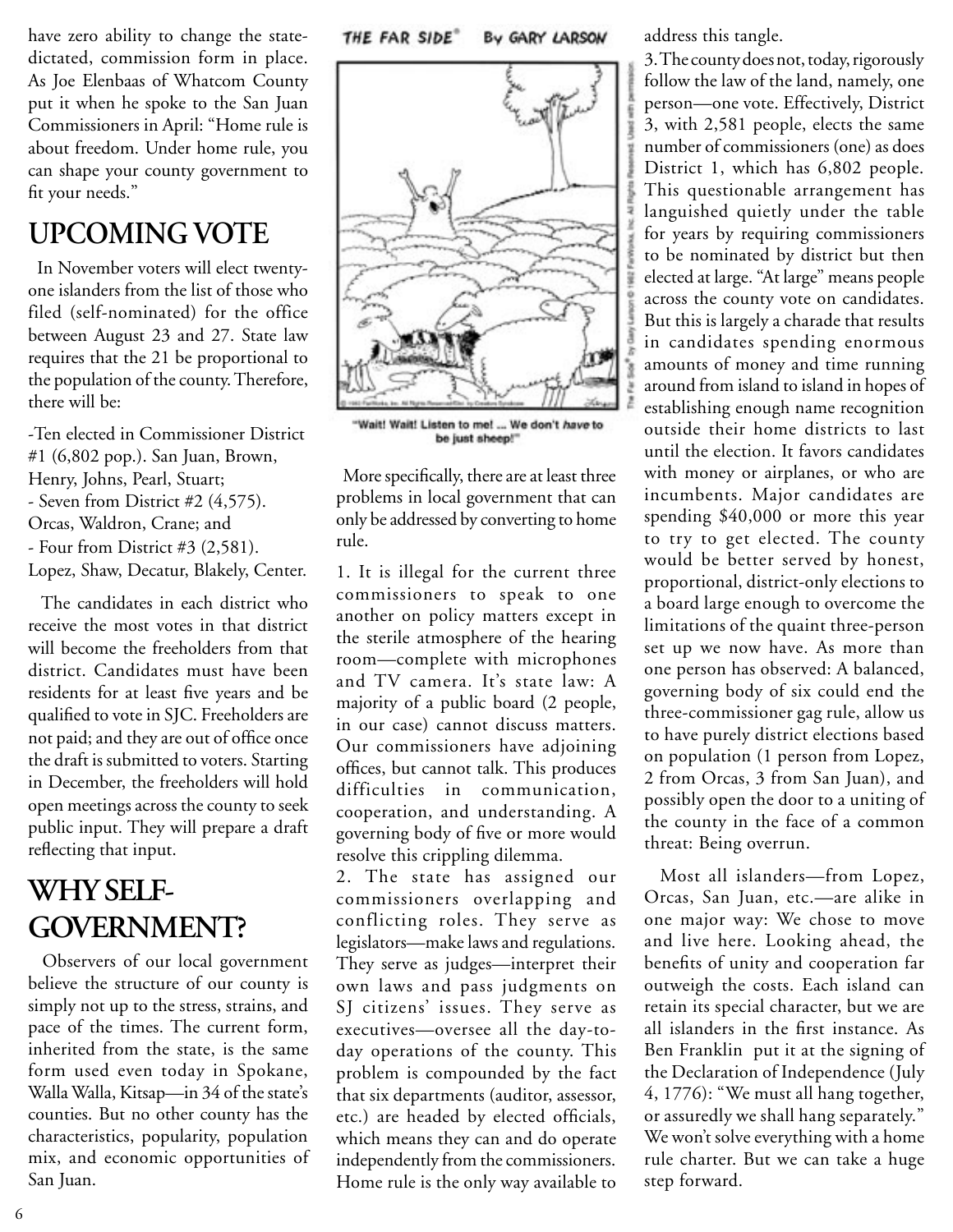## **Water, Water, Everywhere...** *but Not Enough to Drink*

#### By FRIENDS' Staff Writers

 We islanders live in a rain shadow created by the Olympic Mountains and Vancouver Island. In addition, we live on a foundation of steep, fractured bedrock characterized by small watershed catchment areas and a variety of shallow glacial deposits that store some water. These special conditions—part of our uniqueness—result in low rainfall, limited groundwater storage, and extensive runoff and discharge into the sea. We had some problems when there were 4,000 islanders; we now have 14,000 year-round residents, and serious, fresh water issues are evident. All of us are involved, whether we wish to be or not. Fresh water is a shared resource.

 Over the last four years, the SJC Water Resource Management Committee has been working to complete a Water Resource Management Plan. The committee's key findings, released in DRAFT form in June 2004, are these:

• We have very low recharge rates to our underground storage areas ("aquifers").

• We are experiencing seawater intrusion into our aquifers. Seawater, which is heavier than fresh water, replaces the fresh water as it is used. Seawater contaminates fresh water.

• Existing Water Right allocations by the state exceed the water available in SJ County. (Note: The people of the state "own" ALL water—including rainfall. It is a shared, public resource, like air.)

• People in parts of SJC already use more water than is available naturally.

• All water for new construction/ development across the county is coming from unregulated wells, not from regulated sources. Hundreds of wells are drilled each year with no oversight or resource management.

• Many individual and community wells fail during the summer months. Desalinization and water hauling are used to supplement the failed supply. At present there are six desalinization plants in operation. In addition, over 2 million gallons of water was purchased and hauled in the county in 2003.

• There is a lack of water and service capacity to serve the areas designated as "growth area" in the county's Comprehensive Plan, e.g., Lopez Village, Eastsound, Deer Harbor, & Orcas Landing.

• There is a large gap in water responsibility and authority between state and county agencies.

• We lack county-wide monitoring and a coordinated, cooperative resource management plan and program.

Almost 40% of the county's population depends on surface water. This includes Trout Lake for the Town of Friday Harbor; Briggs Lake for Roche Harbor; Cascade and Mountain Lakes which supply Rosario, Doe Bay, and Olga; and Purdue Lake, which serves Eastsound. The other 60%, including all those who live in rural and shoreline areas, depend on wells. There are over 350 public water systems in the county. Only a limited number have and use even the simplest water management device—a water meter! Yet all water experts agree that "Meters are the single most important tool for managing and conserving water resources, anywhere."

 There are on-going, local attempts to face up to the fresh water issue.

Lopez, where the population grew 47% between 1990 and 2000, has a Lopez Village Water Supply Planning Committee formed in 2001. After a stormy start, with water war posters displayed across the island, the committee has completed two years of volunteer monitoring and planning. Since 2003 there has also been a local planning sub-committee for Eastsound, Rosario, Doe Bay, and Olga.

#### **OUTLOOK**

 Several parts of SJ County are already struggling with growth demands that exceed supply, and struggling with planning for projected build-out requirements that will exceed both supply and water rights. Desalinization and hauling are high-cost solutions of the last resort. For example, desalinization costs 3 to 4 cents more per gallon than the lessthan-1-cent per gallon paid by customers of Friday Harbor or Eastsound. Hauling is even more expensive.

 The most important element in addressing our shortage is scientific analysis, to determine the actual capacity of our surface and ground water resources. This can provide the base for informed, realistic decisions about growth, managing resources, and supplementary supplies. Meanwhile, revisions in the county's Comprehensive Plan are necessary to address known problems.

The water committee's eight specific recommendations are in its 2004 Draft Plan. See www.co.san-juan.wa. us/health/ ehs.html or call 378-4474 regarding monthly meetings.

*—FRIENDS thanks Vicki Heater, EHS, SJC Health & Community Services, for her technical assistance with this article.*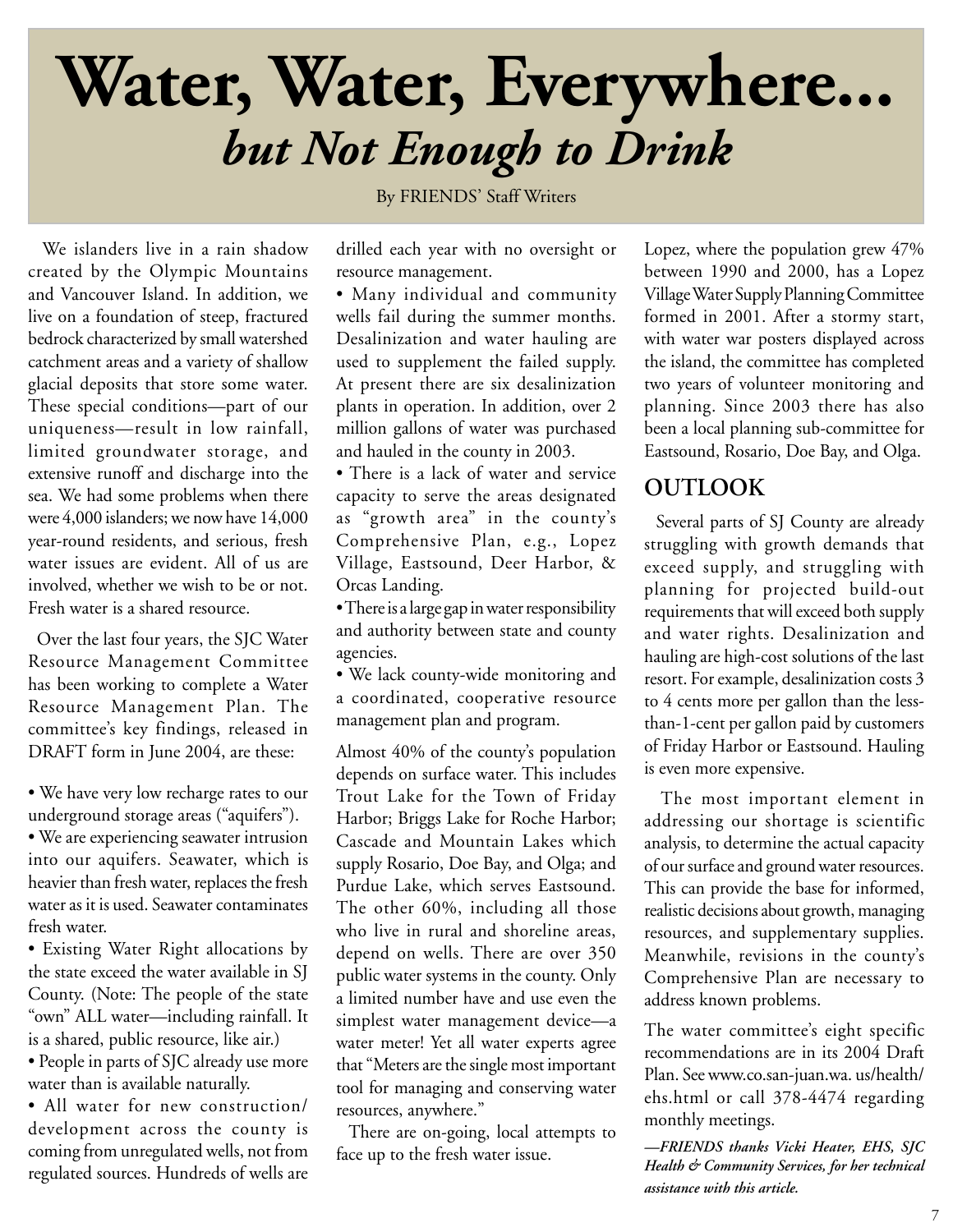*Canoe Journey*

 Summer is a gathering time for northwest Tribal people. They seek healing on their northwest tribal canoe trip. From July 27-29 many islanders and organizations joined FRIENDS in hosting the Annual Tribal Canoe Journey. Over 50 Native canoe families passed through our waters to rest, drum and sing together, and to partake in other cultural sharing on Lopez and San Juan Islands.

 Families travel by water in traditional- style cedar canoes. Travel usually takes one to two weeks, stopping at villages along the way. The Tribal Journeys were developed in 1989 in part to heal from such issues as suicide and drug & alcohol abuse in and around American Indian and Canadian First Nations people.

 All ages take part—as pullers (paddlers), support boat crew, and ground crew. Young people get a special chance to learn from their Elders, who often speak their native dialects to share wisdom and stories.

 The success of the Journey is dependant on the participation of many helping hands. Through a lead gift from the Hugh and Jane Ferguson Foundation, in-kind donations of food, space (Odlin County Park and Roche Harbor Resort) and financial contributions from islanders, San Juan County was able to host three days of the Canoe Journey. Members of the Lopez and San Juan Island communities presented gifts to Canoe Captains. A seven sided native American style hand drum, made by David Hoopes of the San Juan County Marine Resource Committee, was presented to Swinomish Tribal Elder and Senate Member Chester Cayou. Commissioner Rhea Miller presented a County Proclamation in support of the event to each canoe captain.

 The County event coordinator was FRIENDS Executive Director, Stephanie Buffum. Her view is that "The canoe journey represents the best of what people can accomplish when we work together. It was our pleasure to facilitate the Journey through our shared waters."





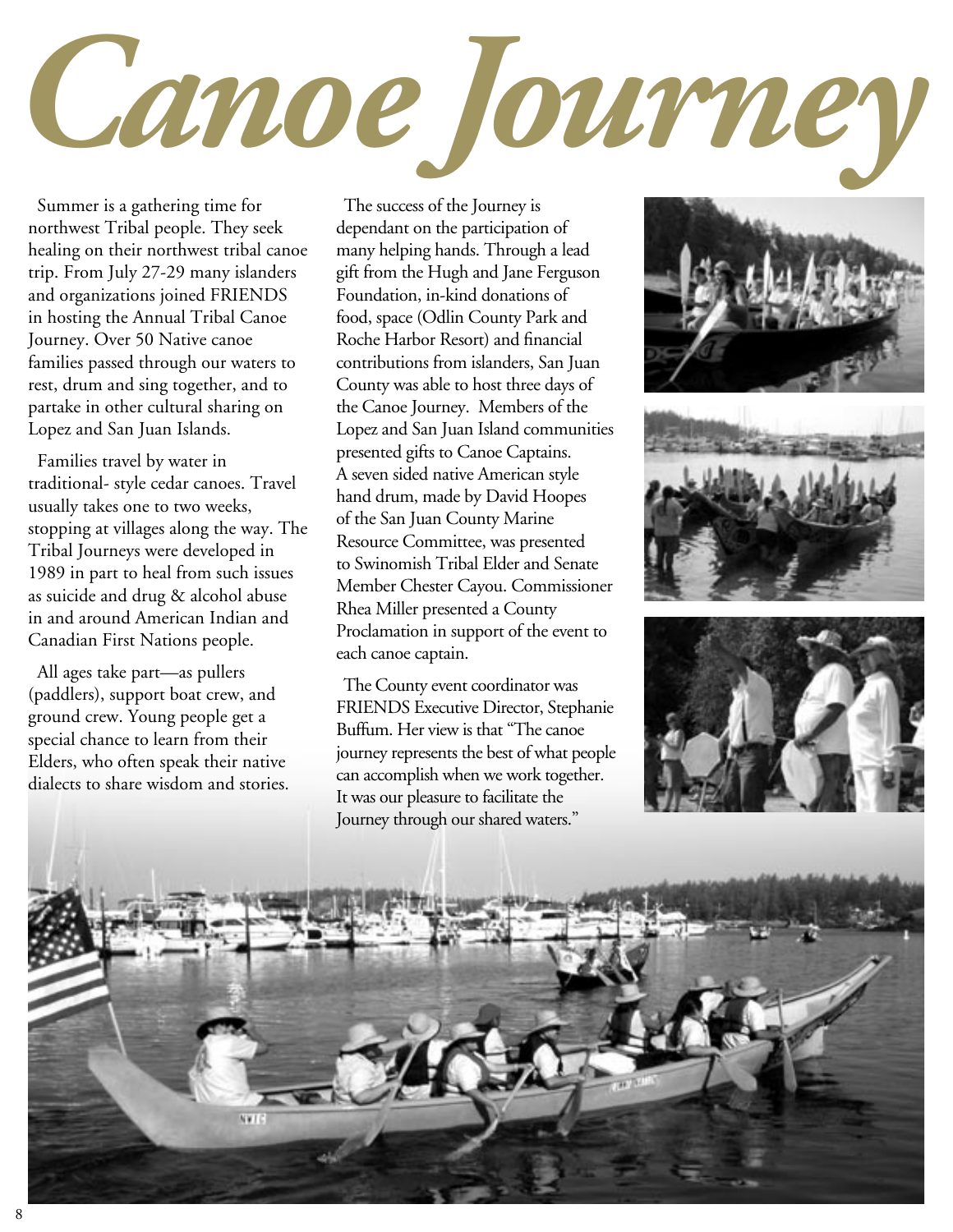## **Destination Education** *New Economic Base for SJ County?*

By FRIENDS' Staff Writers

 Still interested in education? A growing number of adults are. "There is a whole generational shift in travel experience going on," according to Colleen Clancy, San Juan Center Director—Skagit Valley College. "Last year we had over1,400 adults attend programs here in our county," she continued, "and most of our programs were in the off season. We are proud to be both helpful to the local economy and light on the environment."

#### **NEW LAYER OF JOBS**

 This may be the beginning of something big. In March the Economic Development Council (EDC) sponsored a conference on marine technology. It was held at the UW Labs in Friday Harbor. The purpose was to explore economic possibilities—how to generate a new layer of year-round, family-wage jobs in the San Juans. One unexpected finding emerged at the conference, namely, that there was a lot more going on in education here than anyone knew.

 Last year, for example, Elderhostel programs brought in roughly \$1,000,000 in revenue. Most of it went to instructors, overnight lodging, restaurants, and transportation. This means that most of it stayed in the county. Skagit Valley College conducted 36 programs in 2003. This made it the most popular Elderhostel site in Washington state and the second most popular in the Northwest, after Ashland, OR. Cathy Cavanaugh, President of the EDC, put it this way: "It is a perfect use of our tourism infrastructure that, in the past, has

tended to be used heavily for only a few months per year."

 Each program has up to 42 students, age 55 or more. And each program is designed with a theme such as sea life, natural history, or cultural history. "Basically, we design our programs around some aspect of our unique archipelago," says Clancy. "Baby boomers have been around the world more than their parents," she continued, "and many want to do more than just go look. They want to learn."

#### **BOOMERS COMING**

 The boomers—adults born between 1946 and 64—are moving into the over-55 age bracket in astonishing numbers. The first wave of boomers hit 55 in 2001, and today there are about 81 million of them, about a quarter of the U.S. population, according to Economy.com, a economic-research firm. More importantly, perhaps, is the cultural and physical profile of many boomers: They are in robust health, financially independent, geared for active, independent living, and prefer to associate with other like-minded adults. Increasingly they are setting the pace. There is a surge of books on boomers with titles such as: Prime Time: How Baby Boomers will Revolutionize Retirement and Transform America, and 100 Predictions for the Baby Boom: The Next 50 Years. What does the surge of boomers mean to the San Juans?

 "It means continuing pressure on the islands, of course," says Richard Civille, Executive Director of the EDC,

"but it also means opportunity, if we approach the trend properly." In June, the EDC held a second conference, this time at Rosario Resort on Orcas. The possibilities in education once again surfaced in the discussions. Elderhostel, a 27-year old nonprofit, marketed over 10,000 programs worldwide in 2003 and enrolled 200,000 participants. As mentioned earlier, our San Juan archipelago is already a major location in the worldwide network.

 How are programs developed? "We do it ourselves," says Clancy. She and Randy Martin, Elderhostel Coordinator, collaborate on the design. He is also the program administrator. Some titles in the current Elderhostel catalog include: Island Interlude: A Life in Balance; Autumn Revelry on Orcas Island; Farm to Feast: Island Style!; Ferry Tales in the San Juan Islands.

#### **ECONOMIC PLANNING**

The stated goal of the SJ County Economic Development Plan is:

 "To support a broad-based, diversified, stable, year-round economy that provides a range of goods, services, and employment opportunities serving the needs of county residents, while safeguarding the rural, residential, agricultural, and marine nature of the county." Destination education, a term used by David Bayley, past president of the San Juan Community Theater board, seems to fit the goal well.

*—FRIENDS is an active member of the EDC and a FRIENDS director is on the EDC board of directors.*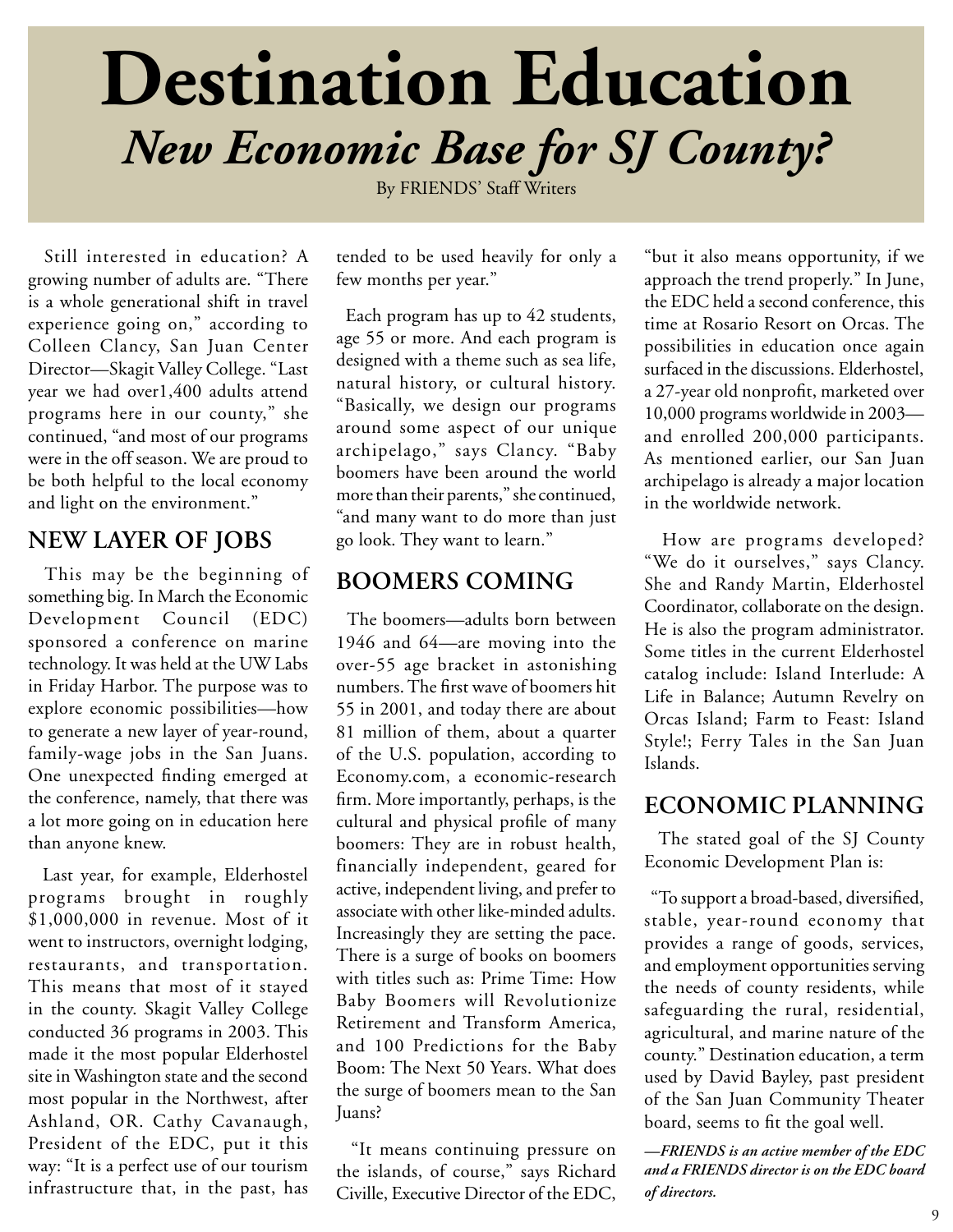*of protecting the land, water, sea,*  25 *and livability of the San Juans.* 

*years*

FRIENDS Anniversary Picnics were a tremendous success. Over 400 people came and celebrated FRIENDS past accomplishments and learned about our future goals. The picnics were held at the Lopez Island Vineyards, Pelindaba Lavender Farm, Plum Tree Farm and the Ellis Biological Preserve. Fantastic local food, musicians and locations made each event unique and inspirational.

FRIENDS is grateful to all who joined us, donated to and





assisted with these events. Many thanks to all those who assisted in our spring and summer 25<sup>th</sup> Anniversary celebrations: Betsy and Les Gunther, Duck Soup Inn, Maple Rock Farms, Lopez Island Vineyards, Vita's, Pelindaba Lavender Farm, The Living Room, Market Chef, The Kitchen, Bruce Harvie, Chinmayo, David Pope, Steve and Judy Brandt, Lynn Bahrych, Ken Burtness, Jon and Joan Christoffersen, Roger Collier and Mary Blackstone, Fred Ellis, Doris Oliver, Al and Lotte Wilding, to name just a few.

#### *Board Members over the past 25 years.*

*Celebrating*

*Winnie Adams • Marilyn Anderson • Chuck Armstrong • Jeff Brash • John Brookbank • Miki Brostrom Evelyn Burke • Fran Carlson • Paul Carlson • Pat Cunningham • John Dallas • Megan Dethier • Ralph Finnerty Peter Fisher • Sam Fleming • Berit Fonnesbeck • David Geist • Anna Guard • Les Gunther • Gene Hahnel Don Hall • Joyce Harrell • Beth Helstein • Andy Johnson • Mike Kaill • Liz Keeshan • Kari Koski • Mike Krieger Jim Lawrence • Joan Lawrence • Robbie Lawson • David Lee-Geist • Kathleen Lee-Geist • Grace Leighton • Marilyn Madson John Marx • Mat Mattola • Jean McCorison • Lynne Mercer • Rhea Miller • Theresa Morrow • Rich Osborne Tom Owens • Jack Pageler • Kathryn Powell • Frank Richardson • Lynn Roberts • Marty Robinson • Anne Robinson Savvy Sanders • Mike Sato • Sandra Schugren • Peter Schugren • Bill Shockey • Oscar Smaalders • Dick Smith Annette Smith • Heather Spaulding • Jim Straugham • Lee Sturdivant • Terry Turner Lynn Waller • Bob Weaver • Kate Wisniewski*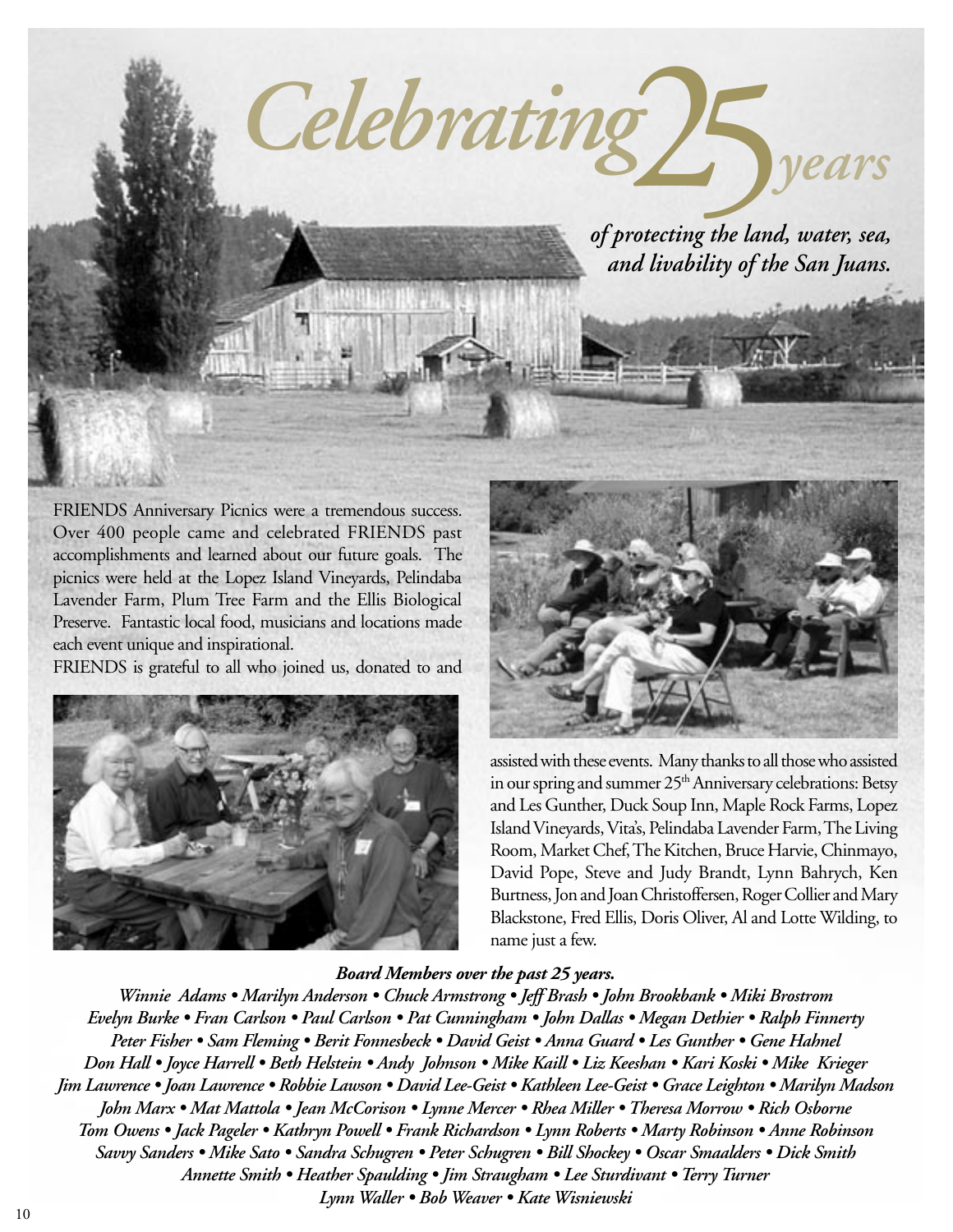## Make an Investment *Matching Gift will Double Your Impact*

 Membership support is an essential component of our annual budget. FRIENDS of the San Juans exists to protect and preserve our islands' beauty and our quality of life. We're working to find ways to preserve what's precious about the San Juans – our rocky coastline, our beaches and natural harbors, our farms and forests, our eagles and great blue herons, our turquoise waters and

their salmon and orca whales, and the rural character of this one-ofa-kind archipelago .

 There are many way to support FRIENDS of the San Juans and because FRIENDS is a 501 (c) (3) non-profit organization, your gifts are fully tax-deductible. Below are some ways you can help FRIENDS and yourself.

#### **25th Anniversary Challenge Grant**

 The Russell Family Foundation will match

dollar for dollar the first \$25,000 raised during our 25<sup>th</sup> Anniversary Fund drive. Double your money with a gift to the 25<sup>th</sup> Anniversary Legacy Fund.

#### **Bequest Gifts and Real Property**

11 **11**  FRIENDS of the San Juans intends to continue to protect these Islands for many generations to come. By including FRIENDS as a beneficiary in your will,

you can support our vital conservation programs in the future.

#### **Retirement Plans**

 You can name FRIENDS of the San Juans as a beneficiary of your IRA,  $401(k)$ ,  $403(b)$ , or other qualified pension plan, for all or part of the value of the plan. The proceeds of these plans are distributed outside probate and may



be structured to help reduce federal or state estate taxes.

#### **Gifts of Stock**

 If you own securities that have increased in value since they were purchased (at least 12 months ago), you may be able to avoid capital gains tax this year by contributing the securities instead of cash. You'll receive a charitable income tax deduction for the full market value of the asset, and avoid capital gains tax on

the appreciation of the securities. Or, if you want to dump some losers, you'll still receive the charitable deduction, along with the capital loss.

#### **Gifts of Vehicles**

 Cars, Boats in good working order are always welcome.

Donors may need to consult their

tax advisor for details of deductibility of noncash gifts, or specifics of how tax deduction rules apply to their individual circumstances. Feel free to call our office if you have any questions (360) 378-2319.

#### **Merit Telecom**

 Merit Telecom is a nonprofit long-distance company that provides its services to business & residential customers. Launched in January of 2003 and based on Orcas Island, Merit Telecom donates 100% of its profits to the

nonprofit of the customer's choice. For example, as a dedicated supporter of FRIENDS, you could tell Merit to donate proceeds from your long distance calls to the FRIENDS of the San Juans. Their rates are competitive and there are no monthly fees. Questions? Visit www.merittelecom.com, or call (360) 376-2985.

*—FRIENDS Membership and Development Manager is Shannon Davis. You can reach her at 360-378-2319.*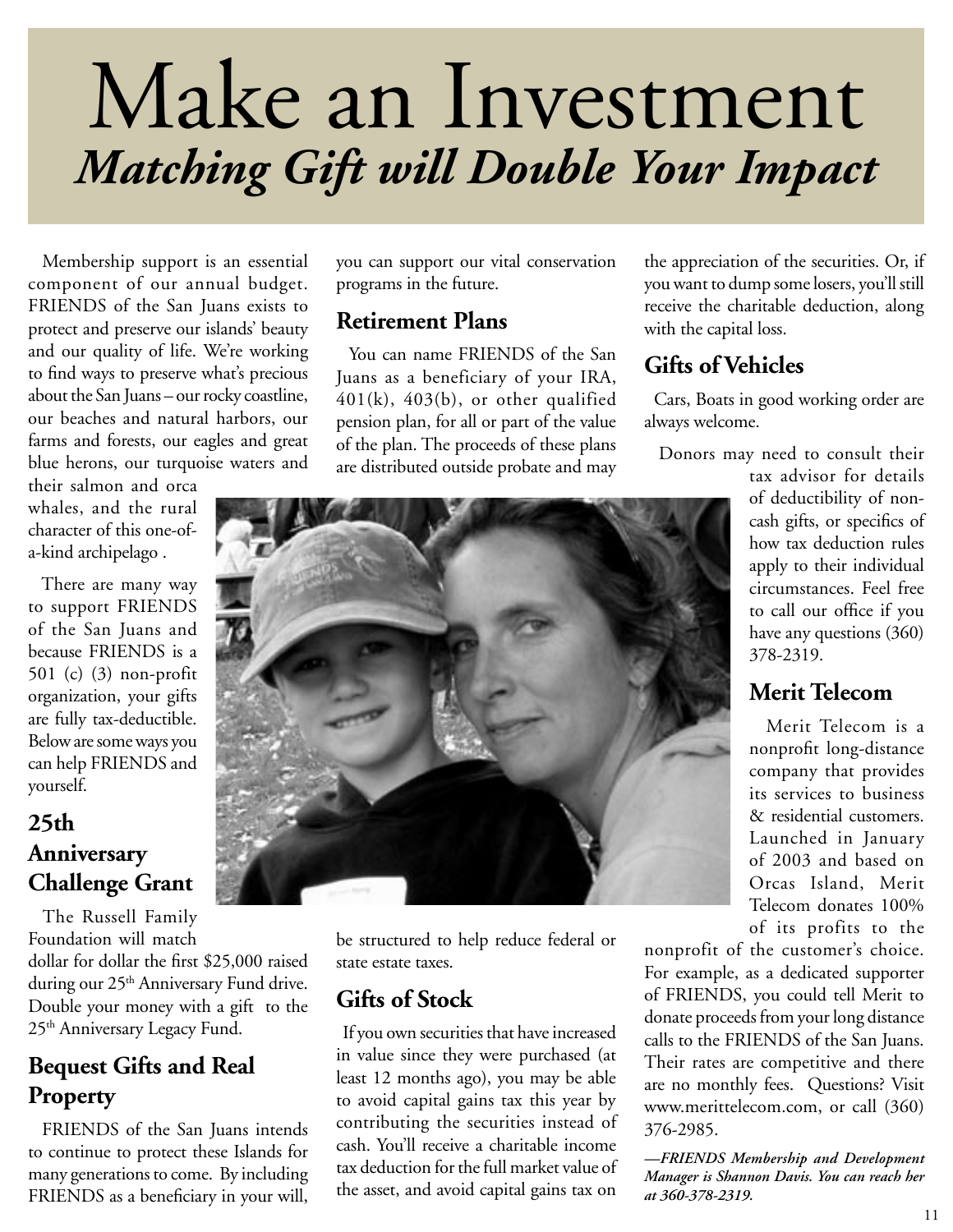

#### **Eelgrass Data in Action**

 Using seagrass data collected by FRIENDS research team of James Norris and Dr. Sandy Wyllie-Echeverria, the U.S. Geological Survey, Pacific Science Center based out of Santa Cruz, CA, is conducting a study of the influence of seagrass on attenuating waves and currents in Indian Cove on Shaw Island. Dr. Jessie Lacy, Research Oceanographer with USGS, is leading the study on seagrass-flow interactions.

 University of Washington's Friday Harbor Labs graduate student Jessica Hayden-Spear is exploring nearshore habitat associations of juvenile rockfish in the San Juan Channel. One of her thesis goals is to create a comprehensive nearshore habitat map of the Channel. Jessica's juvenile rockfish research incorporates data from the FRIENDS eelgrass assessment.

#### **Seattle Yacht Club**

 The Seattle Yacht Club hosted FRIENDS Executive Director Stephanie Buffum Field and Dr. Sandy Wyllie-Echeverria of the University of Washington at the club's August membership meeting. FRIENDS presented an overview of its recently completed San Juan County Eelgrass Assessment and a restoration strategy for Westcott Bay's diminished seagrass beds. SYC board member elect, Ed Joneschild, organized this educational lecture. Ed is a member of the FRIENDS.

#### **Two Restoration Projects for San Juan County**

 The San Juan County Salmon Recovery Funding Board Citizen Advisory Committee recently completed project ranking for the 5th Round of the State's competitive funding program. Two FRIENDS projects were selected: 1) Mud Bay Shoreline Softening Project, a restoration project located on Lopez and proposed jointly with the SJ County Public Works Dept.; and 2) A Feasibility Assessment of Seagrass Restoration in Westcott Bay, San Juan Island, proposed by FRIENDS and its partners: University of Washington, United States Geological Survey, Washington Dept. of Fish Wildlife and Washington Dept. Natural Resources. The two projects were selected as the top two funding priorities for San Juan County. The State will be making its final funding selections this winter.

#### **Shoreline Stewards Needed**

 Stewards are needed to help monitor and maintain marine riparian plantings designed to provide shade along the shoreline for summer spawning surf smelt. To volunteer, contact Tina Whitman at 360-378-2319.

#### **Russell Family Foundation Generously Awards FRIENDS a \$25,000 Shoreline Stewardship General Support Grant**

FRIENDS will work with these funds to...

• Enhance the public's awareness of issues involving protection of the Puget Sound and the San Juan Islands;

• Expand citizen support and involvement in activities that directly benefit marine and nearshore habitats;

• Provide shoreline stewardship and low impact development education materials to new property owners; and

• Ensure that San Juan County's Critical Areas and Shoreline Master Plans adequately protect the region's natural environments, including water quality, at-risk species and priority forage fish habitats.

#### **FRIENDS Move Office Sept. 1**

 To accommodate the staff, interns, and stream of members and officials visiting FRIENDS, the organization is moving to larger quarters in Friday Harbor. The Board feels the move is required if FRIENDS is to vigorously pursue its six goals (see inside of front cover). After much searching and negotiating, Executive Director, Stephanie Buffum Field, in coordination with the Executive Committee, executed a lease at the Technology Center, 650 Mullis Street, Building A, Suite 201. Members and friends are welcome to visit the quarters after the middle of September.

#### **Deputy Director Sought**

 The board of the FRIENDS has aurthorized the search for a new staff position: Deputy Director of the FRIENDS. Requirements include successful experience in working with both people and conservation matters, as well being admitted to the Washington Bar Association.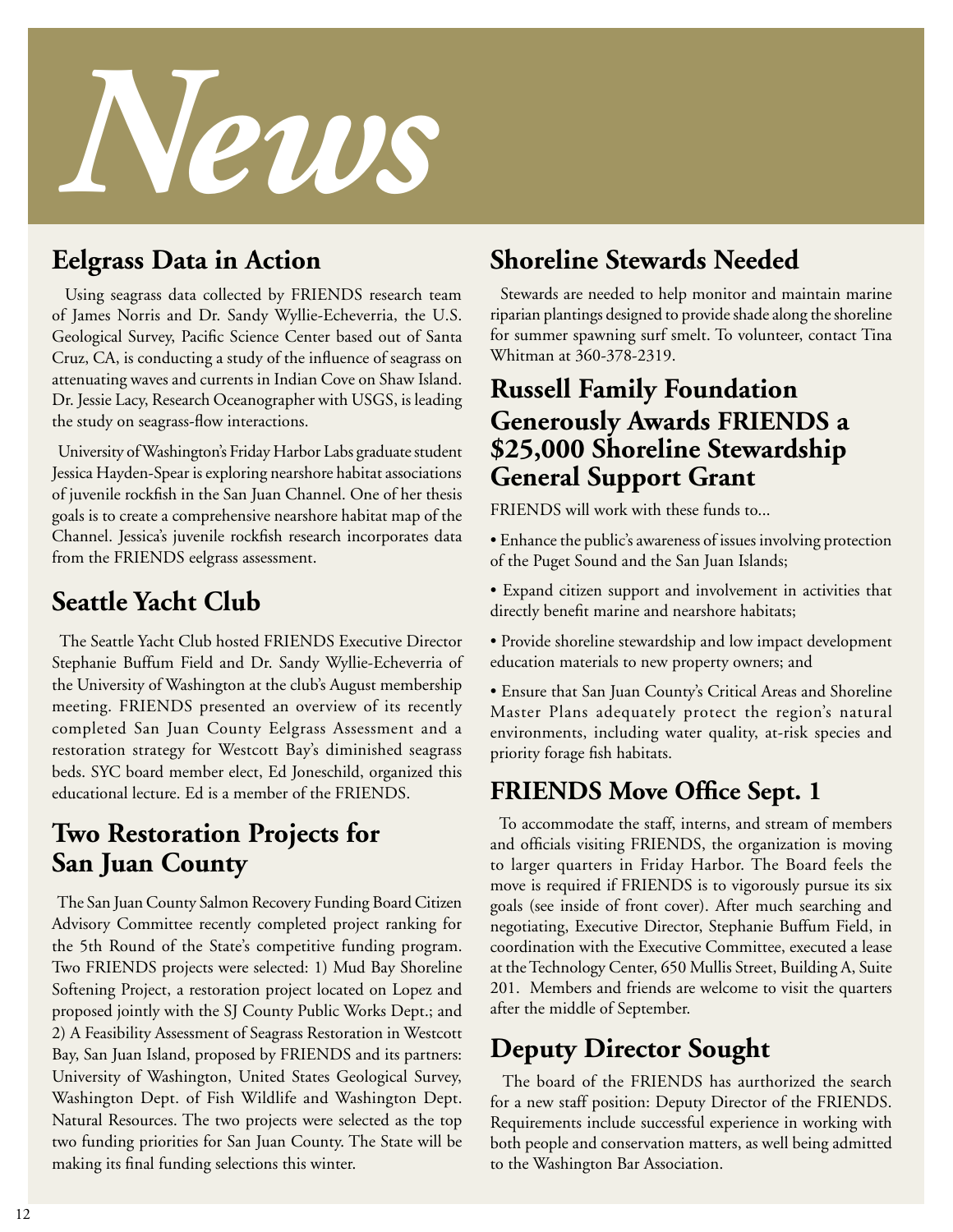## Forage Fish and Eelgrass, Part II *From Science to Stewardship*

by Tina Whitman, Environmental Programs Manager

 In the last issue I reported on the linkages between our local beaches, whales, salmon, lingcod, crab, birds, and forage fish. This report is an update on what FRIENDS is doing today to ensure that these critical linkages are protected.

#### **FORAGE FISH**

 Salmon populations in the sea around our islands are declining. This has drawn attention to the importance of preserving nearshore marine habitats—beaches and eelgrass prairies—for juvenile salmon and critical salmon-prey species including surf smelt, Pacific sand lance and Pacific herring. These are known as forage fish. While many islanders understand the dependence of orca whales on salmon as a food source, the general public is just starting to recognize the importance of forage fish. As one person shared after reading the last newsletter, "I never thought about the fact that salmon have to eat, too!" Salmon prey (forage fish) lay their eggs up on beaches and on eelgrass and other marine algae in nearshore waters. Disturbances from shoreline development and upland activities threaten the vital nearshore marine habitats in many places around the county.

 With the completion this year of three major research projects (Forage Fish Spawning Habitat Assessment, Herring Spawn Assessment, and Eelgrass Assessment), FRIENDS has the most up-to-date and comprehensive nearshore habitat database in the NW region. Armed with this data FRIENDS is moving from research to action that,

in partnership with the county and state, will protect local shorelines. Documented forage fish spawning habitats and mapped eelgrass communities are now protected under Washington State "No Net Loss" regulations.

#### **400 SHORELINE MILES**

 One of our first action steps is education. Many people don't know that we have the longest shoreline of any county in the contiguous United States—over 400 miles to protect and preserve. Last winter FRIENDS and state agency staff members conducted a training session with county personnel and other land managers to share research findings and explain current protections and regulations. Over the next year FRIENDS will continue to apply scientific findings to affect positive stewardship practices through workshops for teachers, realtors, and shoreline landowners; information sharing with land managers; and pilot restoration and protection projects.

 The FRIENDS' From Science to Stewardship Campaign is made possible by the generous support of the Puget Sound Action Team, the National Fish and Wildlife Foundation—Community Salmon Fund, the Bullitt Foundation, and the Russell Family Foundation.

#### **RIPARIAN RESTORATION**

 The term riparian refers to the habitat along natural water courses, including rivers, lakes and marine shorelines. Four coastal restoration projects have been implemented in the past year to improve

survival rates for incubating surf smelt eggs. FRIENDS, in partnership with local landowners, has replanted native trees at degraded shoreline sites on:

- Lopez—San Juan County Land Bank property next to the Ferry Landing,
- Orcas—YMCA, Camp Orkila,
- San Juan—Snug Harbor Resort,
- Shaw—a private residential property on Blind Bay.

#### **RIBBONS OF LIFE**

 Coastal vegetation shades incubating surf smelt eggs, keeping them cooler during the hot summer months when low tides generally occur during the day. Riparian areas are often referred to as ribbons of life along our waterways because of the large numbers of species they benefit. Recent University of Washington research on the stomach contents of salmon in shallow-water habitats indicates that coastal forests also provide an important food source for juvenile salmon. Specifically, many terrestrial insects that live in riparian plants end up in the water, where they are likely to become part of a young salmon's next meal.

 Volunteers from OASIS (Orcas Home School Group), the Lopez Project WET Team, and Shaw 4-H assisted with the implementation and monitoring of the marine riparian restoration projects to date. The projects were funded by the Northwest Straits Commission, the FishAmerica Foundation, the NOAA Restoration Center, and the National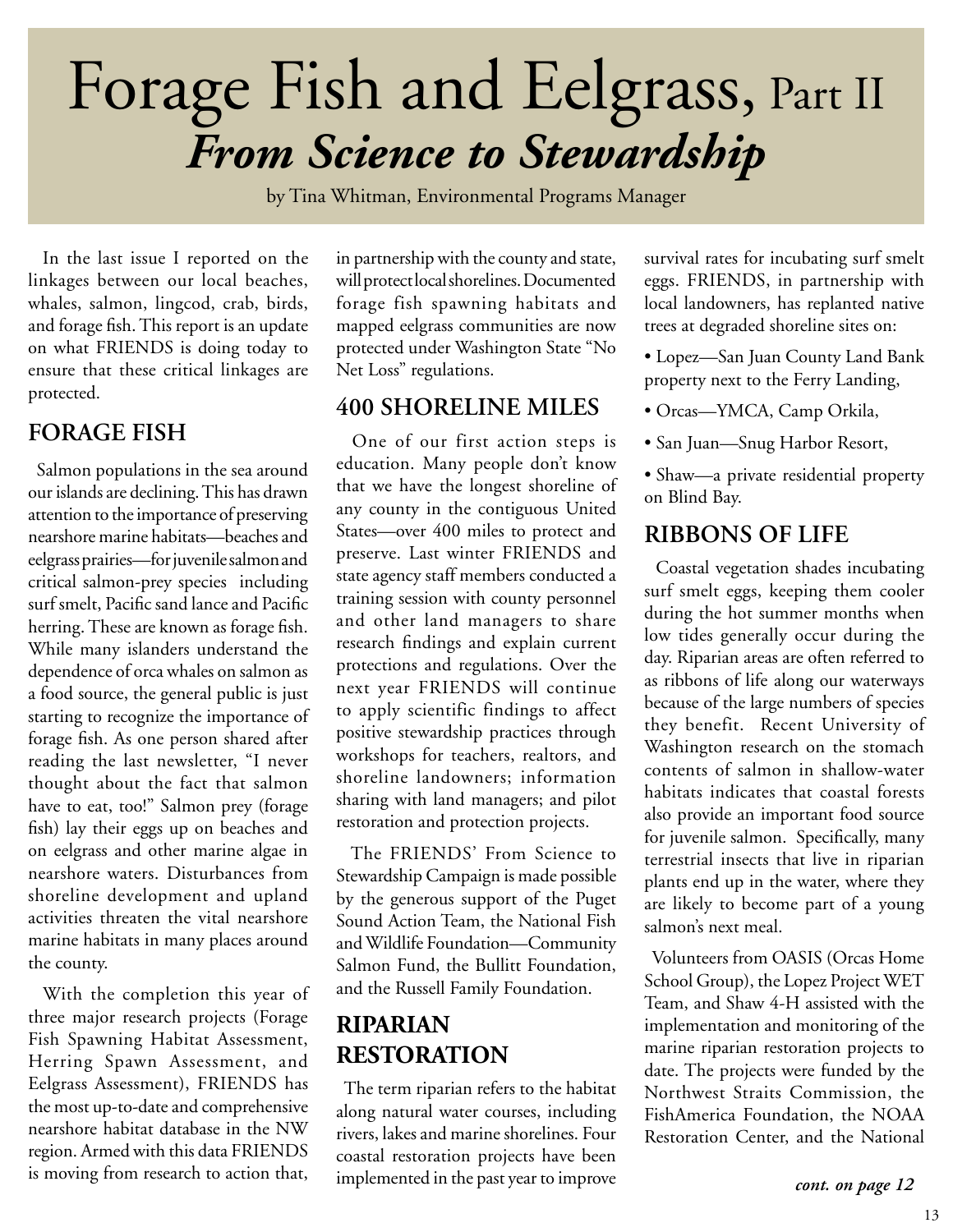## *Workshops You Can Attend*

 Multiple public workshops on nearshore habitats will be hosted by FRIENDS in the coming months. Local and regional experts will provide the latest techniques for better understanding and protecting our shorelines. Results from the forage fish and eelgrass mapping projects will also be presented.

#### **Living on the Shoreline**

*Workshops & Field Trip* Protect your property while preserving beach habitat and function for fish and wildlife! Find out about alternatives to traditional, habitat-degrading bulkheads. Jim Johannessen, a coastal geologist with extensive on-the-ground project experience, will conduct the workshops and field trips.

#### **Tuesday September 7, 2004.**

 7-8:30 p.m. Library—Lopez **Wednesday September 8, 2004.** 7-8:30 p.m. Mullis Sr. Center—San Juan

**Thursday September 9, 2004.**  7-8:30 p.m. Westsound Community Hall—Orcas

#### **Friday September 10, 2004.** Afternoon. 1:30-3:30.

Community Center—Shaw **Saturday September 11, 2004.**  Field Trip to shoreline softening restoration sites. Time TBA. Meet at the Orcas ferry landing.

#### **Educators Day**

Educators will have the chance to gain the skills and materials they need to incorporate nearshore marine environments into their science curriculum. The fullday workshop for teachers will

include classroom, field, lab and curriculum components. Stipends are available for local educators.

**Saturday October 23, 2004** Time TBA. Friday Harbor

#### **With a Water View**

*Continuing Ed. for Realtors* Realtor education on nearshore processes, low impact development techniques, green construction and storm water management. Realtors will gain continuing education credits for attending this workshop.

**Winter dates to be announced.**

#### **Upland Impacts Seminar**

Private shoreline landowners and residents of village communities on each ferry-serviced island will have the opportunity to learn how to assess and address the impacts from storm water runoff. **Winter dates to be announced.**

All workshops are free and open to the public. Please contact the FRIENDS of the San Juans at (360) 378-2319 or visit our website at www.sanjuans.org for more information on the workshop locations and times.

#### *cont. from page 11*

Fish and Wildlife Foundation— Community Salmon Fund. These initial projects would have been impossible without participation of local, shoreline landowner, students, community volunteers, and funds providers.

#### **PROTECTING LOCAL SHORELINES**

 By sharing data and acting as a watchdog for decisions affecting local shorelines, FRIENDS is working to make sure critical nearshore habitats are recognized and protected throughout the county. FRIENDS has provided nearshore information and management plan guidance to the San Juan County Land Bank and the San Juan Preservation Trust to assist these organizations with their conservation planning process. Information from the forage fish and eelgrass projects will also play a key role in San Juan County's required 2005 Critical Areas Updates for the county's Comprehensive Plan.

#### **FORAGE FISH LIFE CYCLE**

 The descriptive picture on the opposite page is a condensed version of the poster used by FRIENDS at various events, and is on permanent display at Camp Orkila on Orcas Island.

#### **WORKSHOP DATES**

Sept 7 Living on Shoreline-Lopez Sept 8 Living on Shoreline-SJI Sept 9 Living on Shoreline-Orcas Sept 10 Living on Shoreline-Shaw Sept 11 Field Trip. Orcas Ferry Ldg. Oct 23 Educators Forum -F.H. Winter. Realtors Seminar Winter. Storm Water Seminar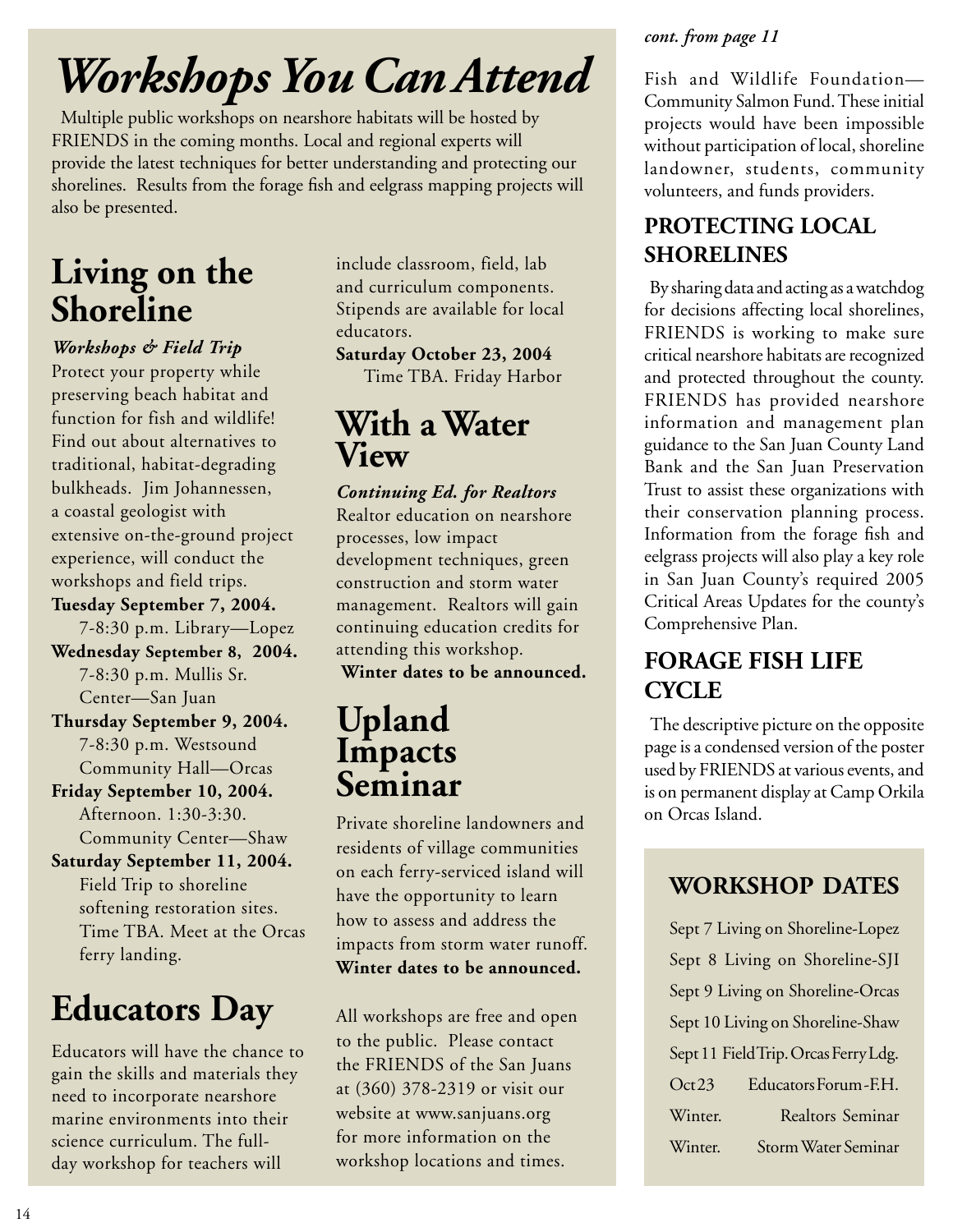# &**Fish People Fish People Fish People** *Benefi ts of Marine Riparian Areas:*

- Provide shade for incubating forage fish (surf smelt) eggs
- **Stabilize banks and reduce erosion**
- **Provide nutrients (leaf litter, invertebrates) to the marine food web**
- **Improve water quality**
- **Meet habitat needs for wildlife**
- **Protect scenic qualities and viewsheds**

*Project Partners*

*FRIENDS of the San Juans and YMCA Camp Orkila have planted native trees and shrubs at this site to improve nearshore conditions for salmon* 

# *Forage Fish:*  **A Critical Link in Marine Food Webs**

Surf smelt, a major food source for salmon, rockfish, seabirds and marine mammals, lay their eggs on over 50 local beaches, including the

*and forage fi sh.*

beach here at Camp Orkila.





Funding for this project has been provided by the generous support of:





**Marine riparian areas are the interface between the land and the sea. Salmon and**  salmon prey (forage fish) depend on the **shoreline for food and shelter. Their health**  here reflects the overall health of the ecosys**tem.**

*Terrestrial insects from near-*

*shore riparian areas are an important component of a salmon's diet in its fi rst year.*